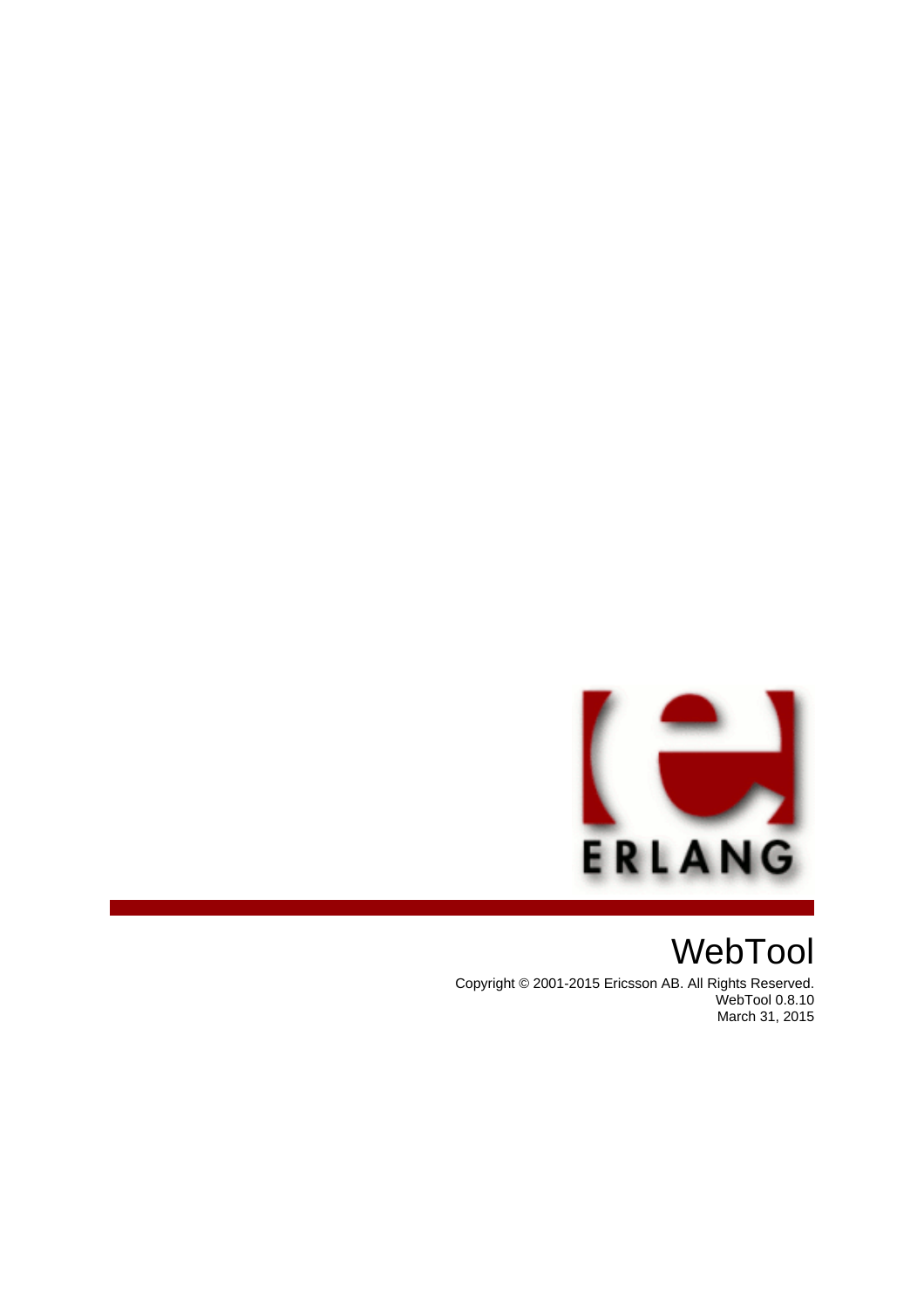#### **Copyright © 2001-2015 Ericsson AB. All Rights Reserved.**

The contents of this file are subject to the Erlang Public License, Version 1.1, (the "License"); you may not use this file except in compliance with the License. You should have received a copy of the Erlang Public License along with this software. If not, it can be retrieved online at http://www.erlang.org/. Software distributed under the License is distributed on an "AS IS" basis, WITHOUT WARRANTY OF ANY KIND, either express or implied. See the License for the specific language governing rights and limitations under the License. Ericsson AB. All Rights Reserved..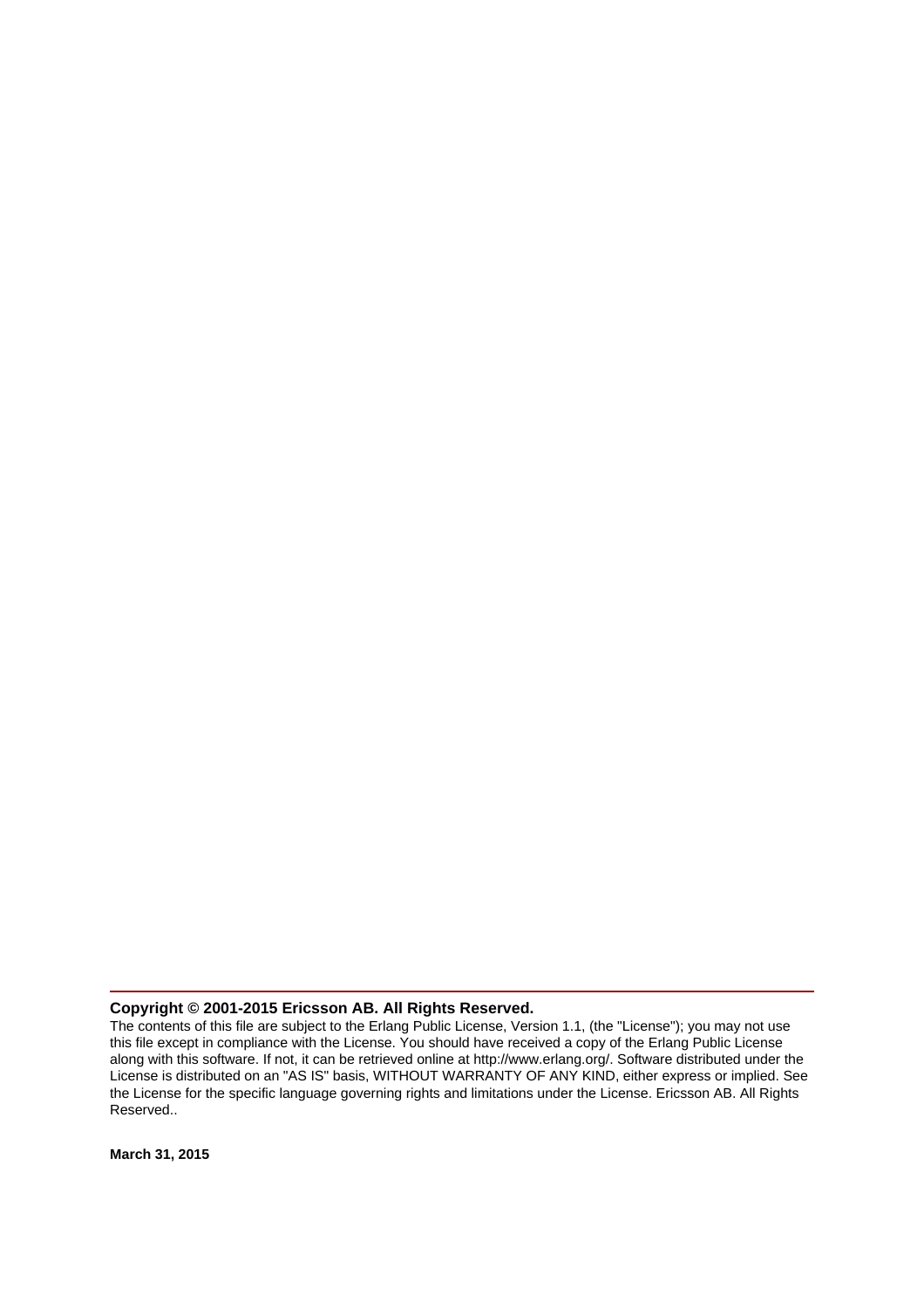Ericsson AB. All Rights Reserved.: WebTool | 1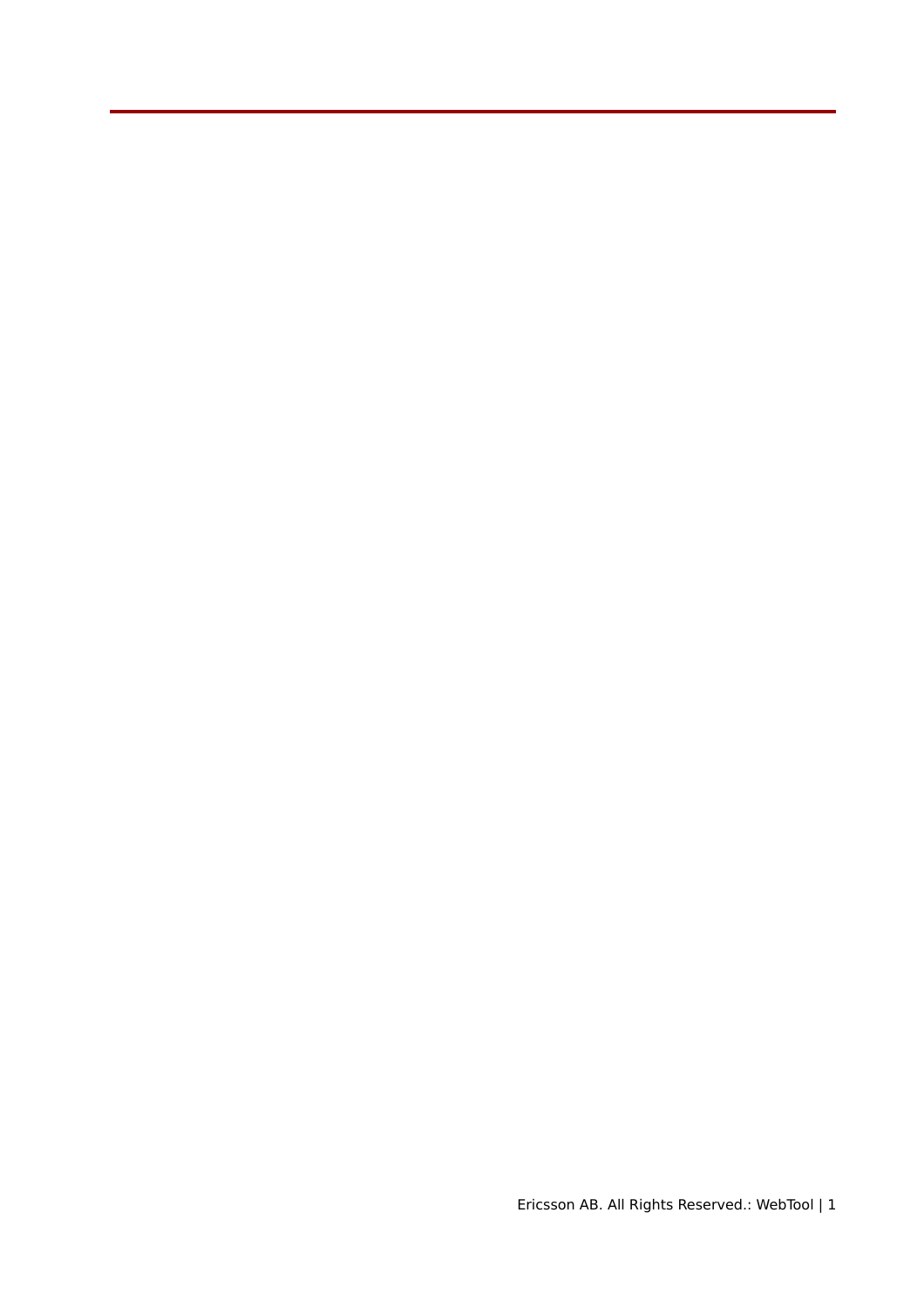# 1 WebTool User's Guide

*WebTool* provides a easy way to use web based tools with Erlang/OTP. It configures and starts a webserver as well as all available tools.

## 1.1 WebTool User Guide

### 1.1.1 Introduction

WebTool provides an easy and efficient way to implement web based tools with Erlang/OTP. WebTool configures and starts the webserver and the various web based tools.

All tools that shall run under WebTool must have a \*.tool file in the code path or in its priv directory. When WebTool starts it searches the code path for such files. For each ebin directory in the path, the priv directory is also searched. The \*.tool files contain the configuration data for each web based tool.

### 1.1.2 Starting WebTool

Start WebTool by calling the function webtool:start/0 or webtool:start/2. If webtool:start/0 is used the start page of WebTool is available at *http://localhost:8888/* or *http://127.0.0.1:8888/*, and the directory containing the root directory for the webserver, is assumed to be webtool-<vsn>/priv.

Use webtool: start/2 if the default path for the root directory, port, ip-number or server name can not be used. See the Reference Manual for *webtool* for more information.

WebTool, with the default configuration as in start/0, can also be started with the start\_webtool script which is available in the priv directory of the WebTool application. See the Reference Manual for *start\_webtool* for further information about this script. For Windows users, the batch file start\_webtool.bat can be used for the same purpose.

### 1.1.3 Using WebTool

Start WebTool and point the browser to the corresponding URL. At the top of the page there is a frame with a link named *WebTool*. Click that link and a page where it is possible to start the available tools will appear in the main frame.

### 1.1.4 Start a web based tool

Click on the link labeled *WebTool* in the topmost frame, select the checkbox for each tool to start and click on the button labeled *Start*. A link to each tool that WebTool succeeded to start will appear in the topmost frame.

### 1.1.5 Stop a web based tool

Click on the link labeled *WebTool* in the topmost frame. Select *Stop Tools* in the left frame. Select the checkbox for each tool to stop and click on the button labeled *Stop*.

### 1.1.6 Develop new web based tools

WebTool can be used as a framework when developing new web based tools.

A web based tool running under WebTool will typically consist of three parts.

• A \*.tool file which defines how WebTool can find the tool's configuration data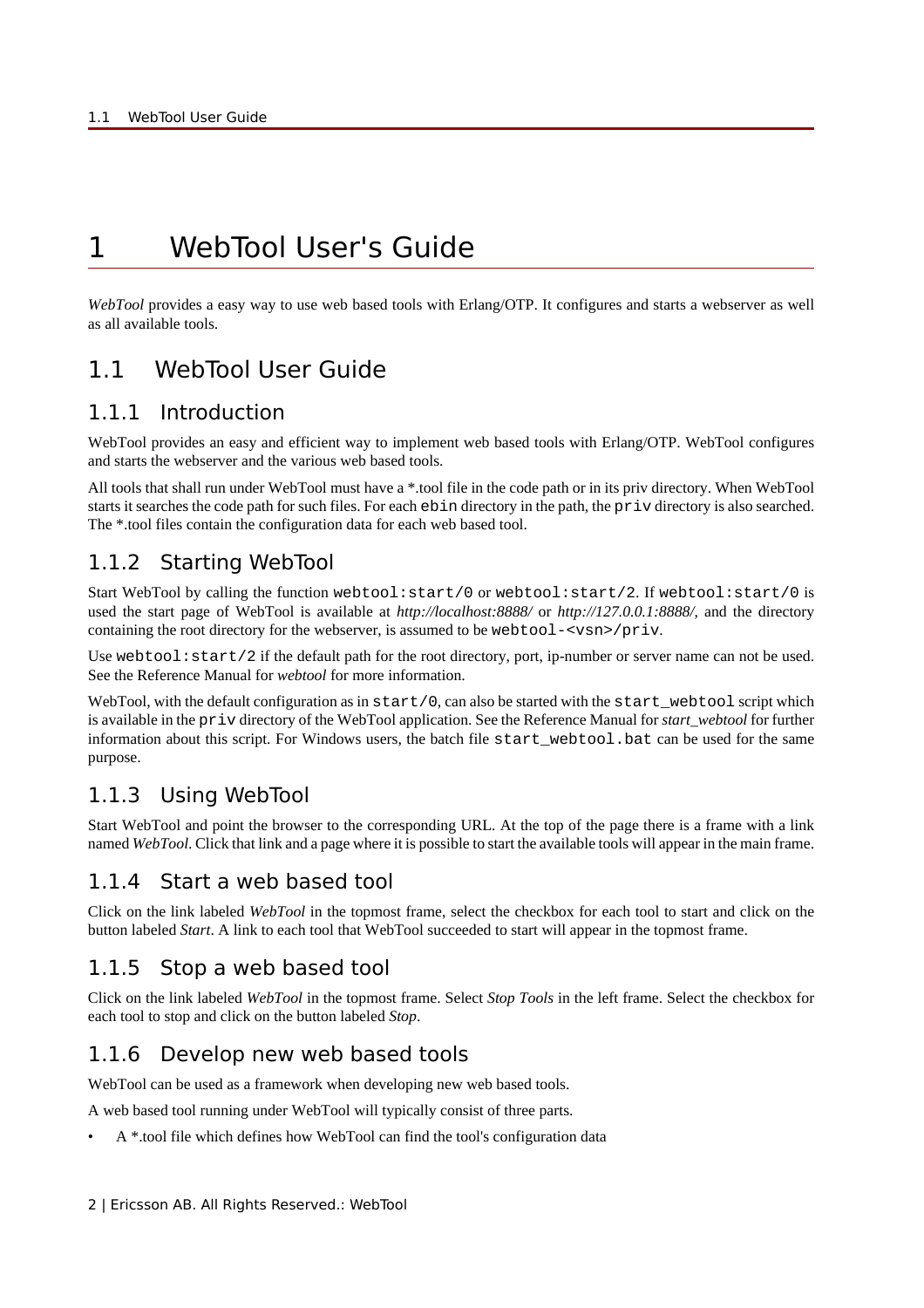- The Erlang code generating the web interface to the tool (HTML code)
- The tool itself.

In most cases it is a good idea to separate the code for creation of the html-pages and the code for the logic. This increases the readability of the code and the logic might be possible to reuse.

#### The \*.tool file

When WebTool starts it searches the current path for  $*$ . tool files to find all available tools. The \*.tool file contains a version identifier and a list of tuples which is the configuration data. The version identifier specifies the \*.tool file version, i.e. not the version of webtool. Currently the only valid version is "1.2" and the only valid configuration tag is configmation configment specifies which function WebTool must call to get further configuration data for the tool. This means that a \*.tool file generally must look like this:

 {version,"1.2"}. [{config\_func,{Module,Function,Arguments}}].

Module is the name of the module where the callback function is defined. Function is the name of the callback function, and Arguments is the list of arguments to the callback function.

#### The configuration function

The \*.tool file points out a configuration function. This function must return a list of configuration parameters (see the Reference Manual for *webtool*).

The web data parameter is mandatory and it specifies the name of the tool and the link to the tool's start page. All other parameters are optional.

If the tool requires any processes to run, the start parameter specifies the function that WebTool must call in order to start the process(es).

The alias parameters are passed directly on to the webserver (INETS). The webserver has three ways to create dynamic web pages CGI, Eval Scheme and Erl Scheme. All tools running under WebTool must use Erl Scheme.

Erl Scheme tries to resemble plain CGI. The big difference is that Erl Scheme can only execute Erlang code. The code will furthermore be executed on the same instance as the webserver.

An URL which calls an Erlang function with Erl Scheme can have the following syntax:

http://Servername:Port/ErlScriptAlias/Mod/Func<?QueryString>

An alias parameter in the configuration function can be an ErlScriptAlias as used in the above URL. The definition of an ErlScriptAlias shall be like this:

{alias,{erl\_alias,Path,[Modules]}}, e.g.

{alias,{erl\_alias,"/testtool",[helloworld]}}

The following URL will then cause a call to the function helloworld:helloworld/2 (if WebTool is started with default settings i.e. servername "localhost" and port 8888):

http://localhost:8888/testtool/helloworld/helloworld

Note that the module helloworld must be in the code path of the node running WebTool.

Functions that are called via the Erl Scheme must take two arguments, Environment and Input.

• Environment is a list of key/value tuples.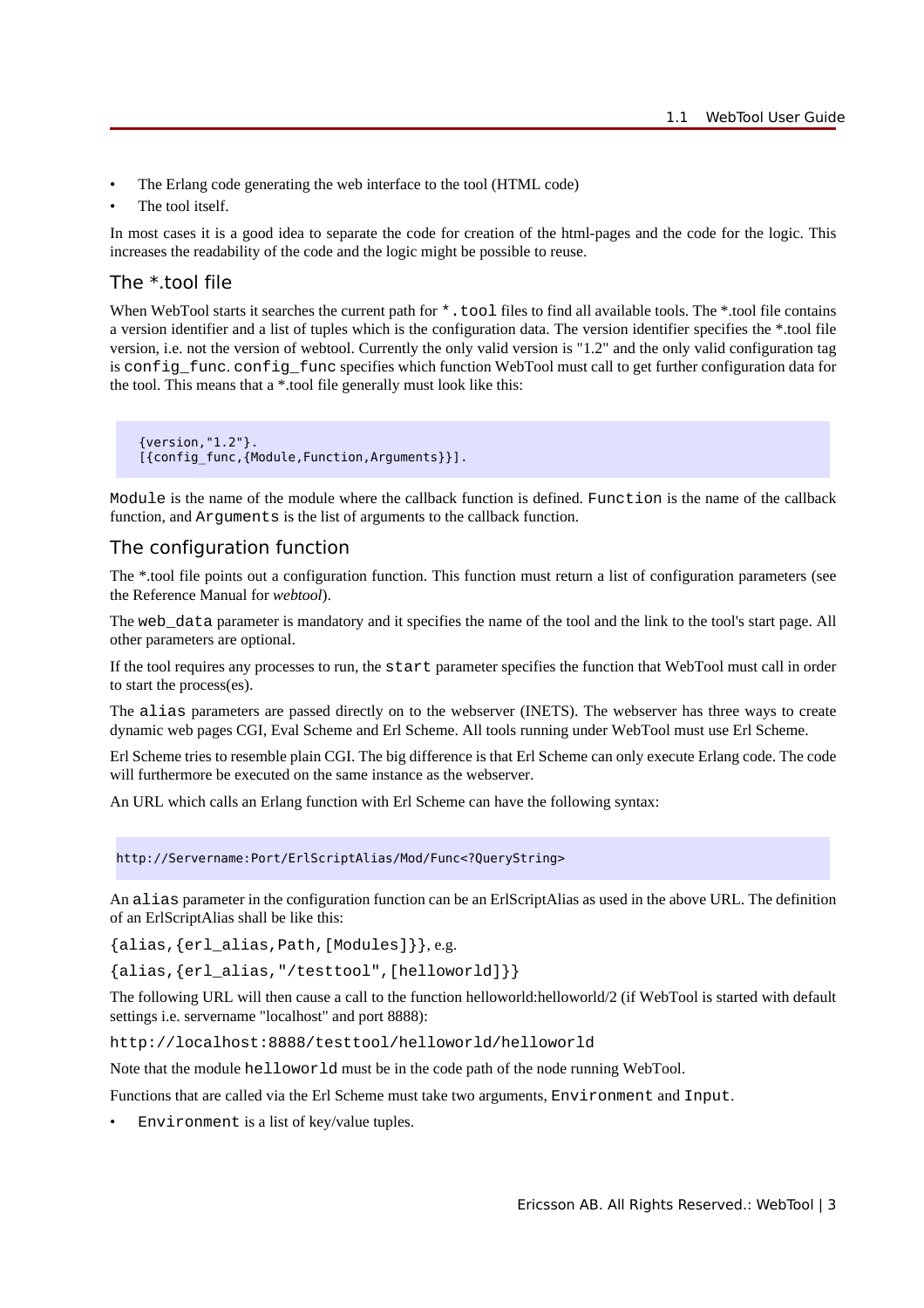Input is the part of the URL after the "?", i.e. the part of the URL containing name-value pairs. If the page was called with the URL:

```
http://localhost:8888/testtool/helloworld/helloworld?
invut1=one\amp; invut2=twoInput will be the string "input1=one&input2=two". In the module httpd in the INETS
application there is a function parse_query which will parse such a string and return a list of key-value
tuples.
```
An alias parameter in the configuration function can also be a normal path alias. This can e.g. be used to point out a directory where HTML files are stored. The following definition states that the URL http://localhost:8888/ mytool\_home/ really points to the directory /usr/local/otp/lib/myapp-1.0/priv:

{alias,{"/mytool\_home","/usr/local/otp/lib/myapp-1.0/priv"}}

See the INETS documentation, especially the module mod\_esi, for a more in depth coverage of the Erl Scheme.

#### A small example

A Hello World example that uses Erl Scheme would look like this. Note that this example does not have a process running and thus does not need a start parameter in the configuration function.

*helloworld.erl:*

```
 -module(helloworld).
        -export([config_data/0]).
         -export([helloworld/2]).
         config_data()->
             {testtool,
              [{web_data,{"TestTool","/testtool/helloworld/helloworld"}},
               {alias,{erl_alias,"/testtool",[helloworld]}}]}.
         helloworld(_Env,_Input)->
            [header(),html_header(),helloworld_body(),html_end()].
        header() ->
             header("text/html").
         header(MimeType) ->
            "Content-type: " ++ MimeType ++ "\r\n\r\n".
 html_header() -> 
 "<HTML>
                <HEAD>
                   <TITLE>Hello world Example </TITLE>
               \langleHEAD>\n".
         helloworld_body()->
             "<BODY>Hello World</BODY>".
        html end()->
            \overline{\mathsf{H}}</HTML>".
```
To use this example with WebTool a \*.tool file must be created and added to a directory in the current path, e.g. the same directory as the compiled helloworld.beam.

*testtool.tool:*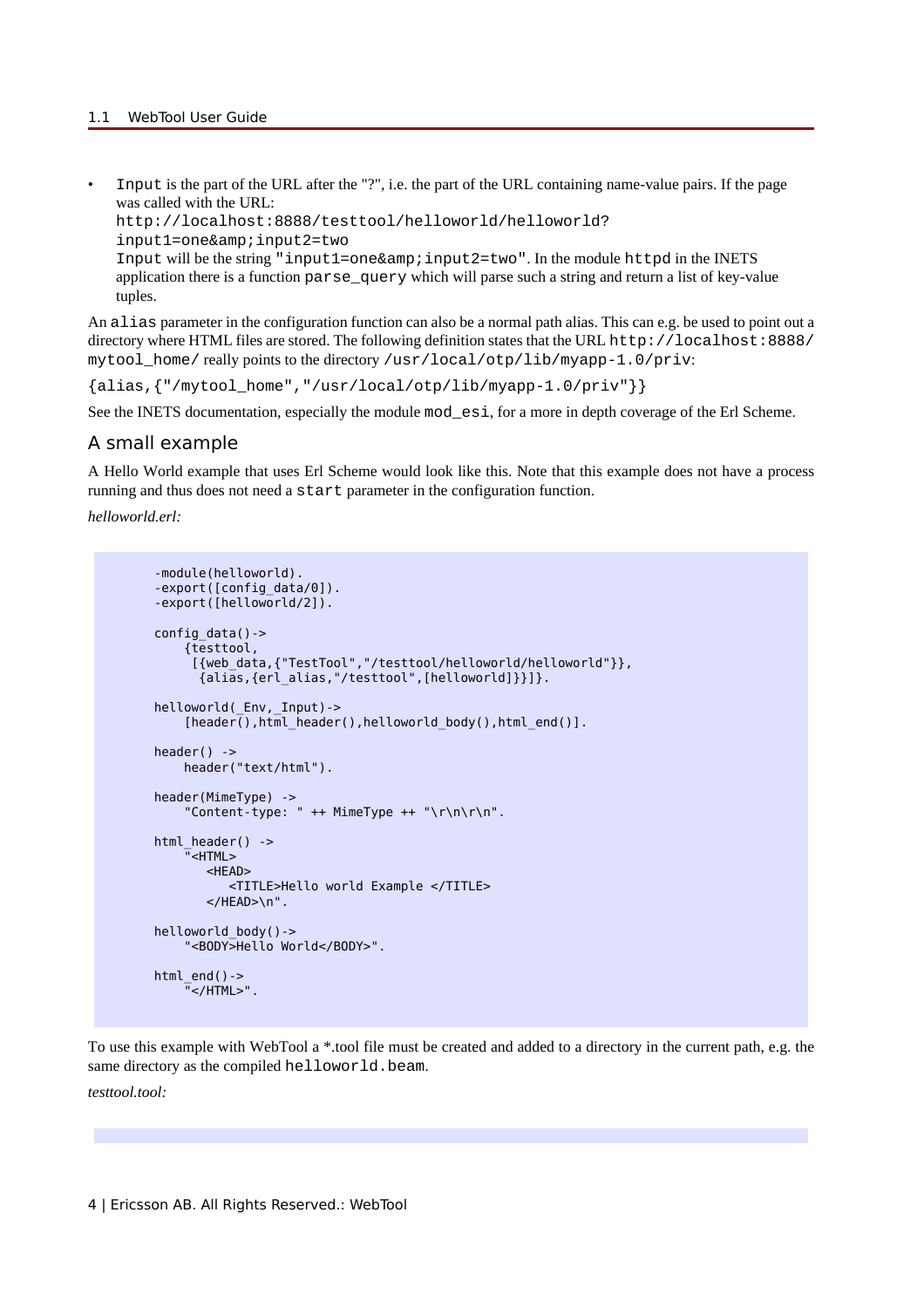$\{version, "1.2"\}.$ [{config\_func, {helloworld,config\_data,[]}}].

When helloworld.erl is compiled, start WebTool by calling the function webtool:start() and point your browser to *http://localhost:8888/*. Select WebTool in the topmost frame and start TestTool from the web page. Click on the link labeled *TestTool* in the topmost frame.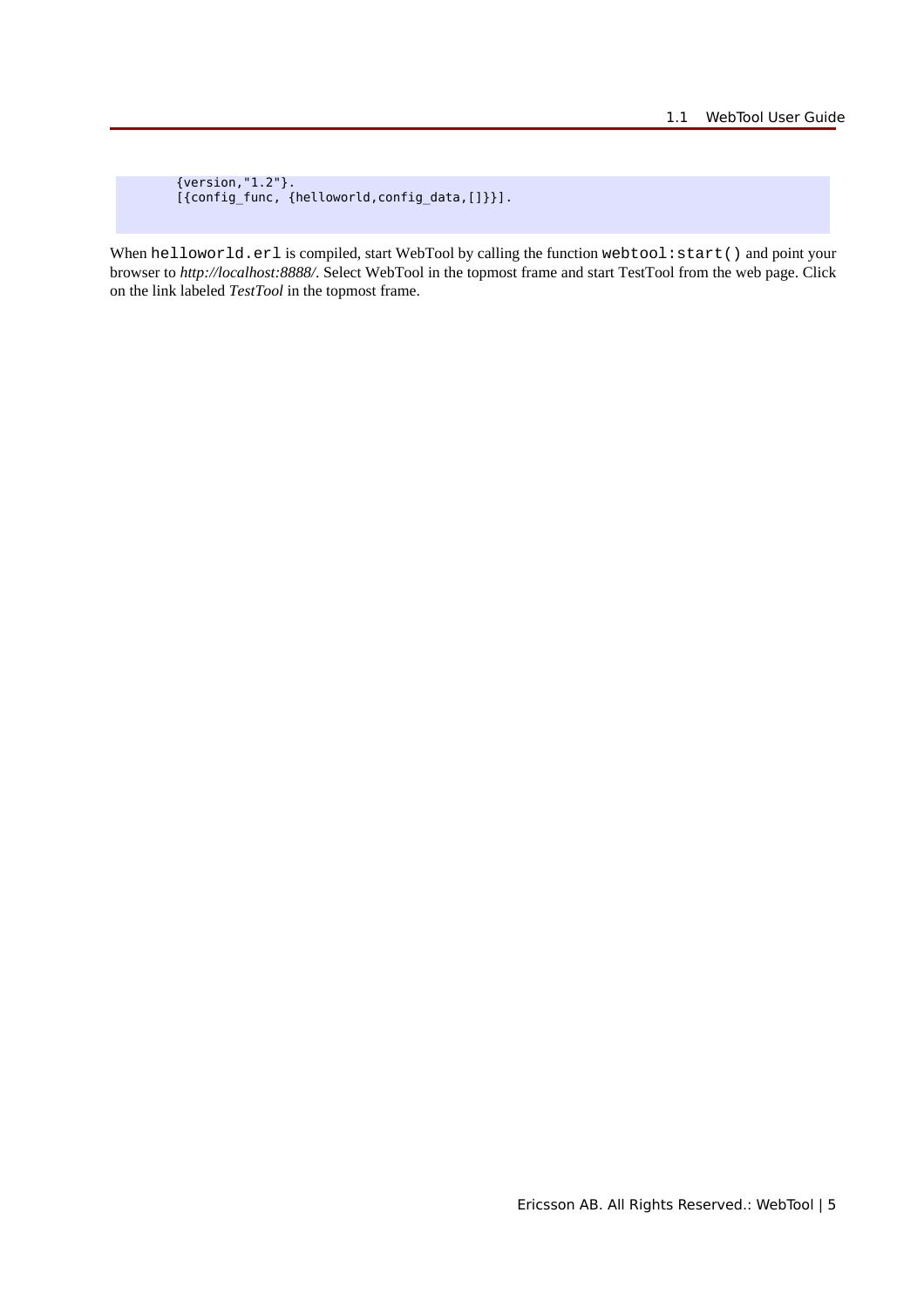# 2 Reference Manual

*WebTool* provides an easy way to use web based tools with Erlang/OTP. It configures and starts a webserver as well as all available tools.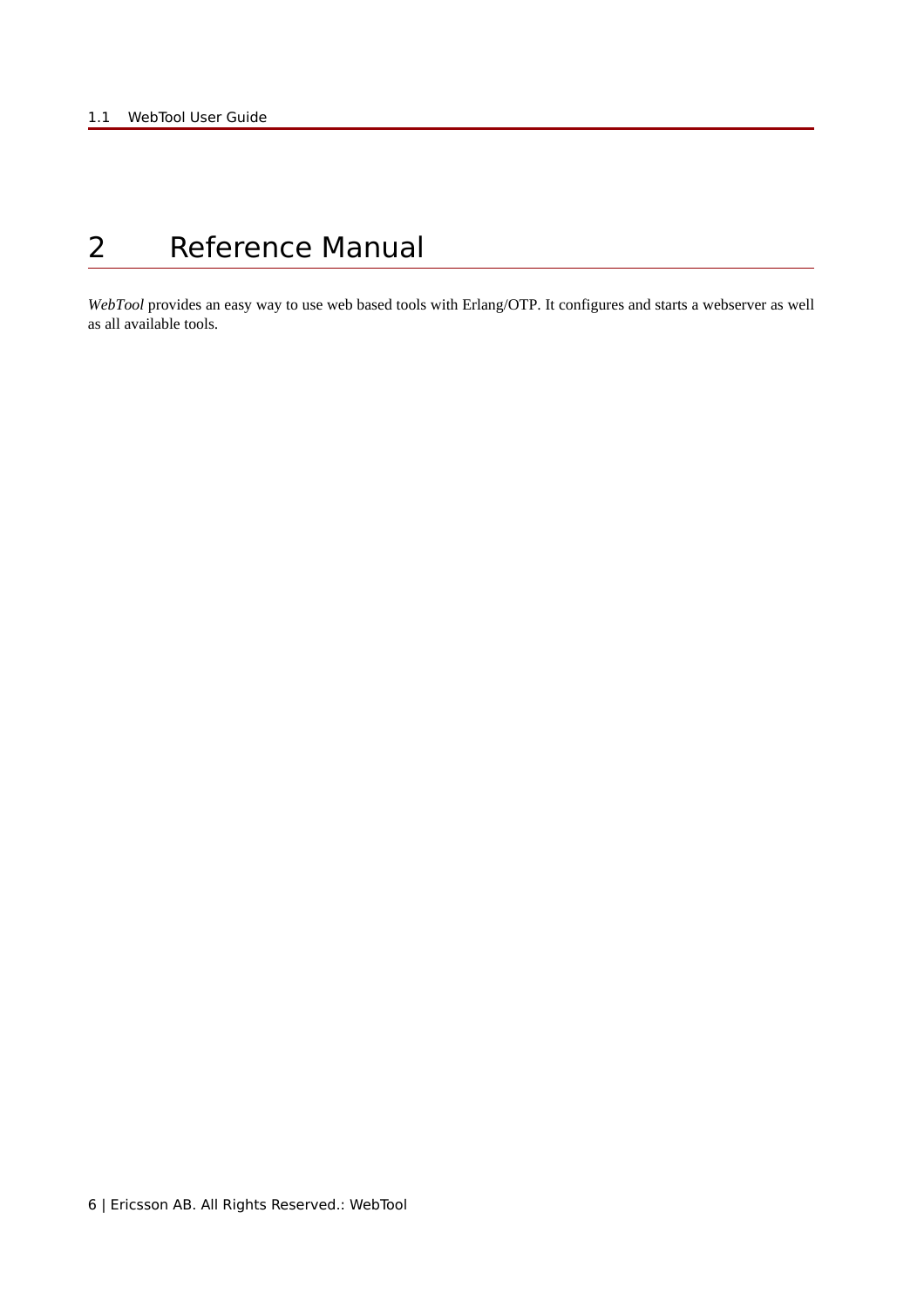### webtool

Erlang module

WebTool makes it easy to use web based tools with Erlang/OTP. WebTool configures and starts the webserver httpd.

### Exports

start()-> {ok,Pid}| {stop,Reason}

Start WebTool with default data, i.e. port 8888, ip-number 127.0.0.1, and server-name localhost. If port 8888 is in use, port 8889 is tried instead. If 8889 is also in use, 8890 is tried and so on. Max number of ports tried is 256.

The mime.types file and WebTool's own HTML files are assumed to be in the directory webtool-<vsn>/ priv/root/conf.

```
start(Path,Data)->{ok,Pid}|{stop,Reason}
```

```
Types:
```

```
Path = string() | standard_path
Data = [Port,Address,Name] | PortNumber | standard_data
Port = {port,PortNumber}
Address = {bind_address,IpNumber}
Name = {server_name, ServerName}
PortNumber = integer()
IpNumber = tuple(), e.g. {127,0,0,1}
ServerName = string()
Pid = pid()
```
Use this function to start WebTool if the default port, ip-number,servername or path can not be used.

Path is the directory where the mime.types file and WebTool's own HTML files are located. By default this is webtool-<vsn>/priv, and in most cases there is no need to change this. If Path is set to standard\_path the default will be used.

If Data is set to PortNumber, the default data will be used for ip-number (127.0.0.1) and server name (localhost).

stop()->void

Stop WebTool and the tools started by WebTool.

```
debug_app(Module)->void
Types:
```

```
Module = atom()
```
Debug a WebTool application by tracing all functions in the given module which are called from WebTool.

```
stop_debug()->void
```
Stop the tracing started by debug\_app/1, and format the trace log.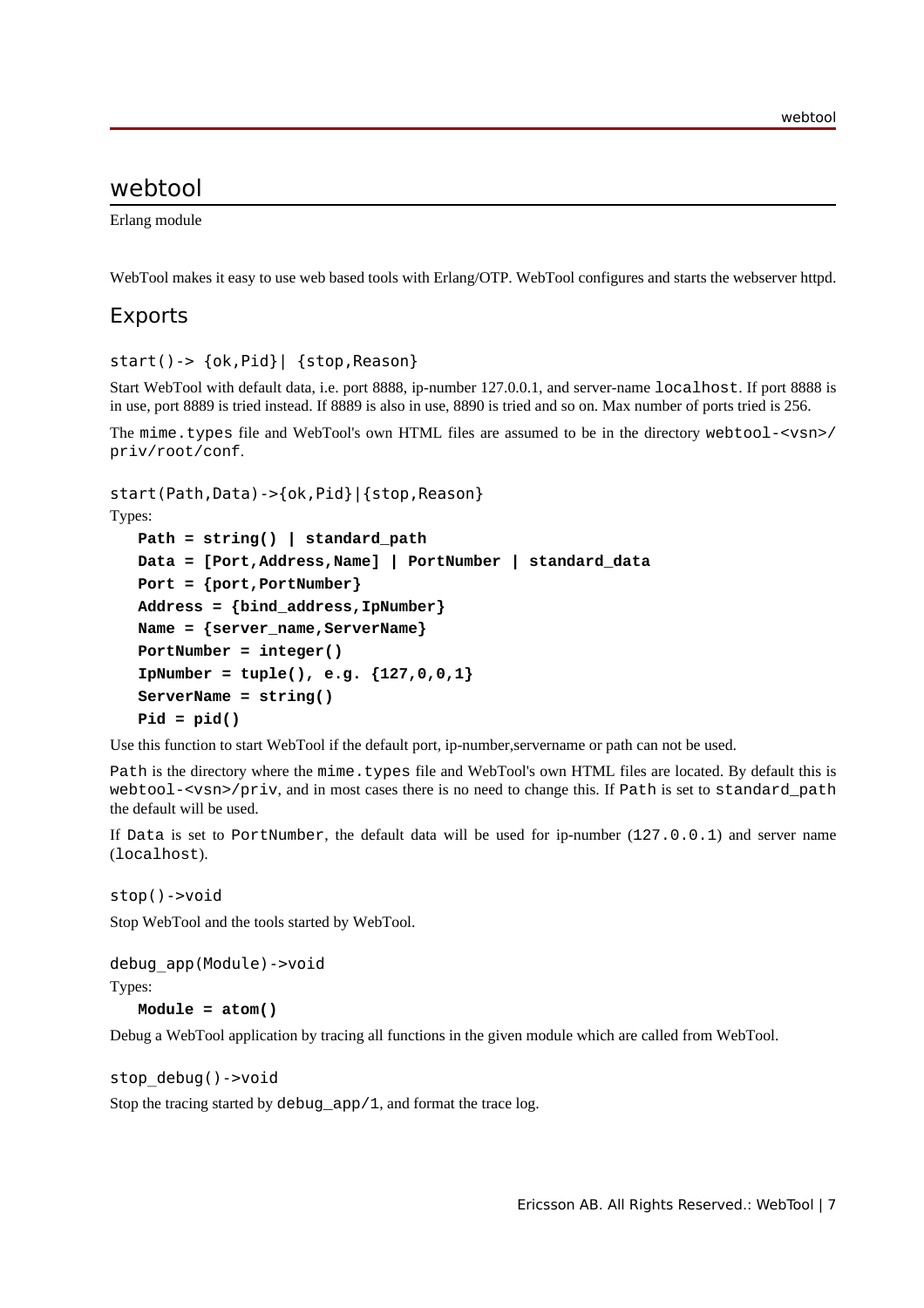### CALLBACK FUNCTIONS

The following callback function must be implemented by each web based tool that will be used via WebTool. When started, WebTool searches the Erlang code path for \*.tool files to locate all web based tools and their callback functions. See the *WebTool User's Guide* for more information about the \*.tool files.

### Exports

```
Module:Func(Data)-> {Name,WebData}|error
Types:
   Data = term()
   Name = atom()
   WebData = [WebOptions]
   WebOptions = LinkData | Alias | Start
   LinkData = \{web\_data, \{ToolName, Ur1\}\}Alias = {alias,{VirtualPath,RealPath}} | {alias,{erl_alias,Path,[Modules]}
   Start = {start,StartData}
   ToolName = Url = VirtualPath = RealPath = Path = string()
   Modules = atom()
   StartData = AppData | ChildSpec | Func
   AppData = {app,AppName}
   ChildSpec = {child,child_spec()}
   See the Reference Manual for the module supervisor in the STDLIB application for details about child_spec().
   Func = {func, {StartMod, StartFunc, StartArg}, {StopMod, StopFunc, StopArg}}
   AppName = StartMod = StartFunc = StopMod = StopFunc =atom()
   StartArg = StopArg = [term()]
```
This is the configuration function (config\_func) which must be stated in the  $*$ .tool file.

The function is called by WebTool at startup to retrieve the data needed to start and configure the tool. LinkData is used by WebTool to create the link to the tool. Alias is used to create the aliases needed by the webserver. Start is used to start and stop the tool.

### See Also

*start\_webtool(1)*, *WebTool User's Guide*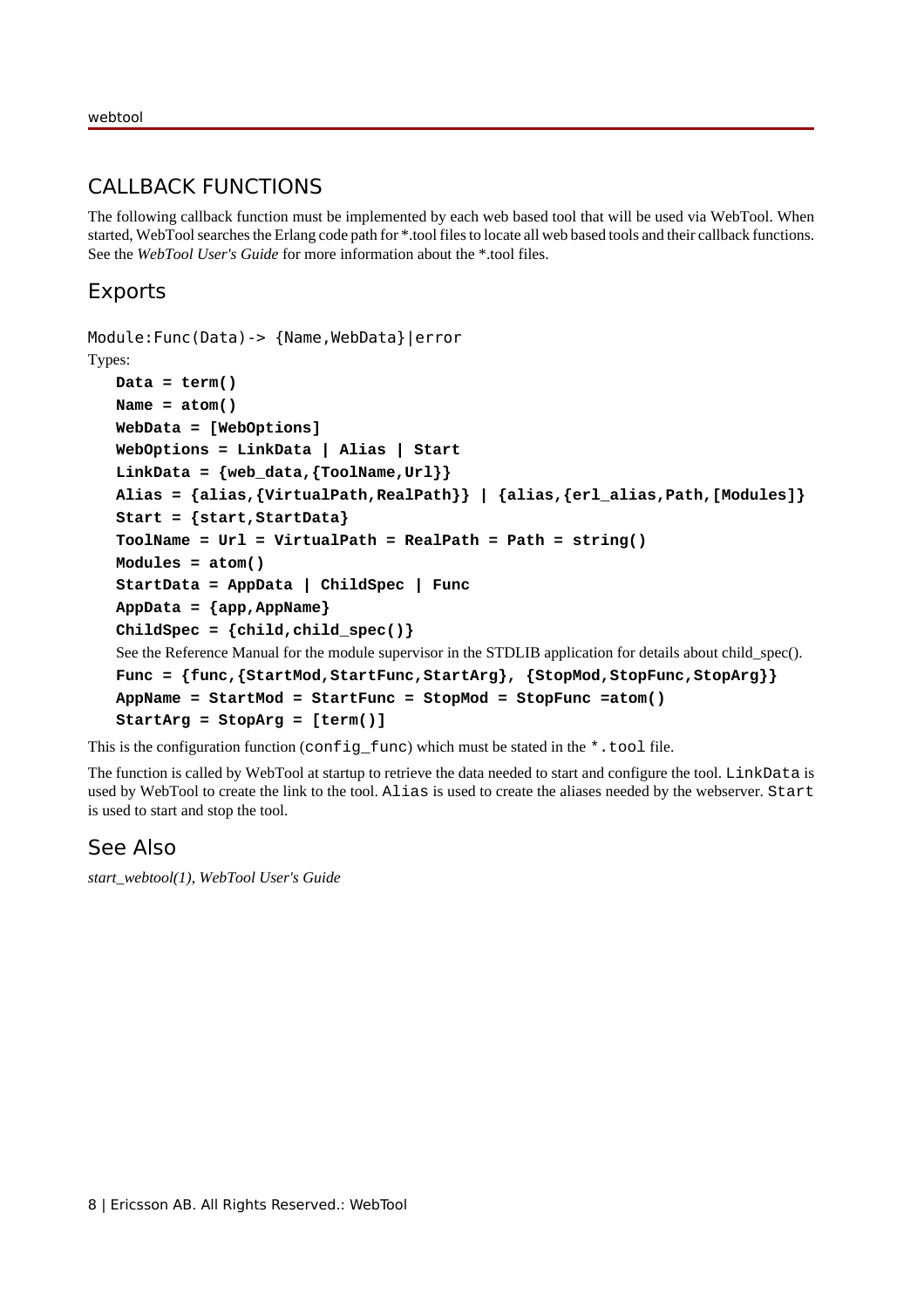### start\_webtool

Command

The start\_webtool script starts WebTool, a WebTool application and a web browser pointing to this application.

#### Exports

start webtool application [ browser ]

Starts WebTool, the given WebTool Application and a web browser pointing to this application.

If no argument is given, a list of available applications is displayed, e.g.

```
>start_webtool
Starting webtool...
WebTool is available at http://localhost:8888/
Or http://127.0.0.1:8888/
Usage: start webtool application [ browser ]
Available applications are: [orber,appmon, crashdump viewer, webcover]
Default browser is 'iexplore' (Internet Explorer) on Windows or else 'firefox'
```
To start any of the listed applications, give the application name as the first argument, e.g.

```
>start_webtool webcover
Starting webtool...
WebTool is available at http://localhost:8888/
Or http://127.0.0.1:8888/
Starting webcover...
Sending URL to netscape...done
```
The WebTool application WebCover is then started and the default browser is used. The default browser is Internet Explorer on Windows or else Firefox.

To use another browser, give the browser's start command as the second argument, e.g.

```
>start_webtool webcover mozilla
Starting webtool...
WebTool is available at http://localhost:8888/
Or http://127.0.0.1:8888/
Starting webcover...
Sending URL to mozilla...done
```
If the given browser name is not known to WebTool, WebTool will run it as a command with the start URL as the only argument, e.g.

```
>start_webtool webcover mybrowser
Starting webtool...
WebTool is available at http://localhost:8888/
Or http://127.0.0.1:8888/
```